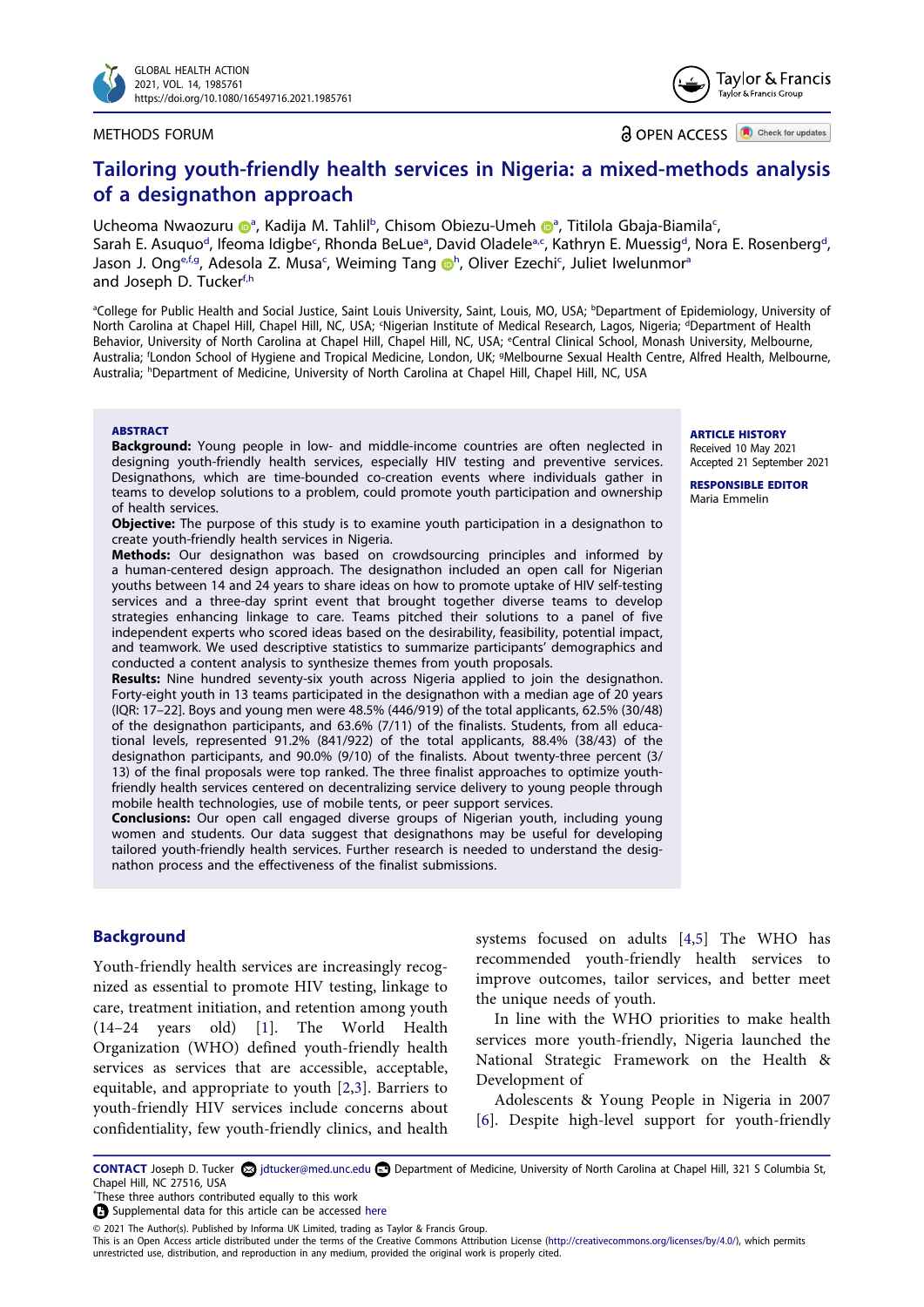<span id="page-1-2"></span><span id="page-1-1"></span>health services in Nigeria, there has been little progress to achieve these goals. For example, Nigerian youth have low rates of HIV testing and usage of HIV prevention services. Only about 25% of Nigerian youth aged 14–24 years have ever tested for HIV [[7\]](#page-7-6), and they are the least likely age group to be linked to care promptly following a positive HIV test result [[8,](#page-7-7)[9](#page-7-8)]. The low uptake of testing services and poor rates of linkage to care can partly be attributed to the lack of youth-friendly services [\[10](#page-7-9),[11\]](#page-7-10). Provision of HIV testing options such as HIV selftesting, which is a process that allows individuals to collect their blood or oral fluid sample, conduct the diagnostic test, and then interpret their results [[12\]](#page-7-11), within the context of youth-friendly health services may promote HIV testing among young people.

<span id="page-1-5"></span><span id="page-1-4"></span><span id="page-1-3"></span>Despite the importance of developing youthfriendly health services, optimal methods for tailoring health services for youth are not well understood [[10,](#page-7-9)[11](#page-7-10)]. Some strategies for tailoring health services have been developed by adults, with minimal or tokenistic input from youth themselves [[13\]](#page-7-12). Strategies that meaningfully engage youth to develop and establish effective modalities for delivering youth-friendly health services are needed. Participatory approaches such as designathons could increase youth ownership of these health services by providing opportunities for young people to solve health problems that affect them. Designathons are intensive, time-bounded, co-creation events where individuals work in teams to develop solutions to a problem [[14\]](#page-7-13). This approach can foster multidisciplinary collaborations and has generated innovative solutions in education, technology, and public health [\[14](#page-7-13),[15\]](#page-7-14).

<span id="page-1-6"></span>To address the gap in youth engagement in developing youth-friendly health services, we organized a designathon in partnership with 4YouthByYouth (4YBY) [[16\]](#page-7-15). The 4YBY is a team of young people, health professionals, activists, and entrepreneurs from diverse backgrounds, who are united by their shared passion to advance Nigerian youth <span id="page-1-8"></span><span id="page-1-7"></span>participation in creating innovative, sustainable HIV services [\[16](#page-7-15)]. The designathon used a humancentered design framework, an approach that involves end-users to develop a deep understanding of their needs and to maximize user satisfaction [\[17](#page-7-16)]. The objective of this paper is to describe the designathon and its participants, summarize team proposals, and discuss implications for youth-friendly health services in Nigeria.

## **Methods**

<span id="page-1-9"></span>We combined a crowdsourcing approach with human-centered design principles to conduct a designathon- open call implemented in three phases: an open call, a three-day design sprint event, and a follow-up phase [\(Figure 1\)](#page-1-0). The crowdsourcing open call followed the stages recommended by the WHO/TDR practical guide [\[18](#page-7-17)]. The sprint event, held from March 20th to 22nd 2020 in Lagos, was dedicated to developing new HIV self-testing delivery services and devising linkage strategies to youthfriendly health services. The 3-day sprint event occurred immediately prior to and during an official nationwide lockdown, due to the COVID-19 pandemic that took effect on March 22<sup>nd,</sup> 2020.

#### *Phase I: Open call*

We convened an open call advisory committee comprised of six individuals who were representatives of partnering organizations, young people, youth groups, public health institutions, and state ministries of health. The open call advisory committee guided the overall development, promotion, and evaluation of the open call. Individuals could submit ideas to the open call online (i.e. via Google online forms, WhatsApp, or email) or offline (i.e. paper-based forms). Paper forms were accepted in Lagos at the Nigerian Institute of Medical Research. Participants interested in joining the open call completed an online informed consent. The open call was



<span id="page-1-0"></span>**Figure 1.** 4YBY designathon open call process.

Note: The three-phased process included an open call for teams of young people to submit their ideas on how to design youth-friendly health services. The top 13 ideas submitted were shortlisted to participate in a 3-day sprint event after three ideas emerged as top solutions to design youth-friendly health services and will inform future implementation research trials by the research team.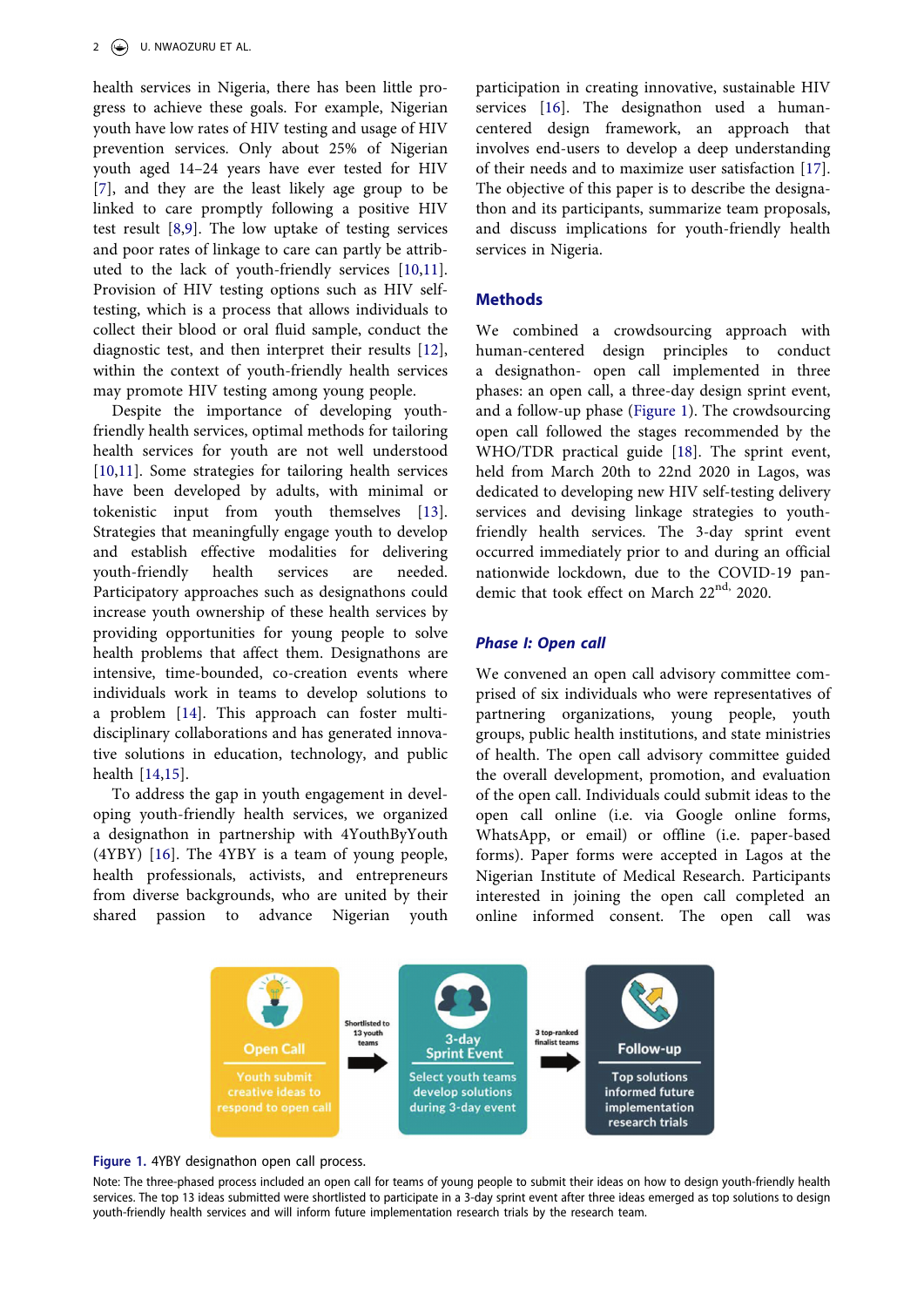disseminated on social media platforms, secondary schools, university campuses, and community centers where young people congregate. The open call was also promoted on the 4YBY website (Supplement 1) and social media (Twitter, Facebook, Instagram) [[19\]](#page-7-18).

<span id="page-2-0"></span>The open call prompts were developed through an iterative process. The authors created an initial draft of the prompts and solicited feedback on the wording and design of the prompt from the open call advisory board which consisted of young people and community leaders in Nigeria. To enhance youth engagement, we created three specific prompts: 1) How might we deliver HIV self-testing services and other youth-friendly health programs to young people in ways that are low-cost, acceptable, appealing, and confidential? 2) How might we link young people to HIV self-testing and other youth-friendly health services that are low-cost, acceptable, appealing, and confidential? 3) How might we make youth-friendly health services a place that young people would want to go for STI testing? Participants submitted their responses to one of the three open call prompts, in the form of written descriptions (150 words or less), images, drawings, posters, videos, and taglines. To be eligible to participate in the open call, participants were required to provide a signed consent form and acknowledge they were between the ages of 14– 24 years as of the open call start date and reside in any state in Nigeria.

#### *Phase II: Sprint event*

<span id="page-2-4"></span>The submitted entries were internally vetted by the research team members to generate a refined list of top entries, excluding ideas that were not feasible, duplicate entries, or irrelevant. Following the idea vetting process, the quality of ideas was scored by the open call advisory committee based on three criteria: desirability to young people, feasibility to implement, and potential for impact. Each criterion was evaluated on a 10-point scale, with one being the lowest possible score and ten being the highest. Entries within the top 40 percentile were invited to the three-day, in-person sprint event. This sprint event provided an opportunity to refine and develop a prototype of the proposed youth-friendly service. The designathon participants received one-on-one mentorship from industry experts, with common interests in youth entrepreneurship and health, to guide them through creating prototypes of their services, conducting research, and mapping out the user journey. Subsequently, participants presented their ideas to an expert panel of judges in a 5-minute pitch presentation. Judges assessed the team's deliverables (i.e. proposal pitch and user journey map) based on feasibility, desirability, impact, and teamwork. Judges included local and national key stakeholders

such as community youth representatives, public health professionals, entrepreneurs, and marketing professionals in Nigeria. Following the judging process, all teams were acknowledged in the form of participation certificates and the first three places were recognized with prizes.

In an effort to mitigate the spread of the novel coronavirus, COVID-19, and in adherence to the infection control guideline of the Nigeria Centre for Disease Control (NCDC), we implemented several measures to minimize person-to-person contact during the three-day sprint event. Some of the measures included practicing social distancing (at least 3 meters apart), handwashing, routine cleaning of frequently touched surfaces, and limiting attendance and seating capacity to 50 persons or less. Following the event, the research team conducted a daily symptom check for fourteen days among all participants who attended the event. The symptom check was based on self-report by the designathon participants.

#### *Data analysis*

<span id="page-2-3"></span><span id="page-2-2"></span><span id="page-2-1"></span>We performed descriptive statistics to characterize demographic information of designathon participants including their age, gender, the highest level of education completed, and occupation. All analyses were performed using SAS version 9.4 (SAS Institute). We also conducted a content analysis, which provides a practical guide to illuminate new insights and knowledge-based replicable and valid inferences from data [[20,](#page-7-19)[21](#page-7-20)]. A deductive approach to content analysis was chosen given that the human-centered design thinking framework guided the design and analysis process of the designathon. Deductive content analysis has been used in previous studies to provide a guiding frame and a structure for categorizing qualitative data and study findings [[22](#page-7-21)[,23](#page-7-22)]. The deductive content analysis involved three main phases: (1) preparation phase relates to the selection of the unit analysis [[24\]](#page-7-23); (2) organizing phase involves open coding, generating and grouping similar topics together to form categories; (3) reporting phase relates to generating a model or conceptual map to present the results. The units of analysis were the User Journey Maps and proposal pitch generated from each of the thirteen teams who participated in the sprint event. Journey maps offers pictorial illustrations of user experience through accessing and interacting with a service or product over time and have been used by researchers and practitioners for supporting the analysis and design of blueprints for new health services [[25–27](#page-8-0)]. The journey map of the top-ranked finalist designathon team is included as a supplement (Supplement 2). The responses to the journey map as well as the proposal pitch were consolidated to create a single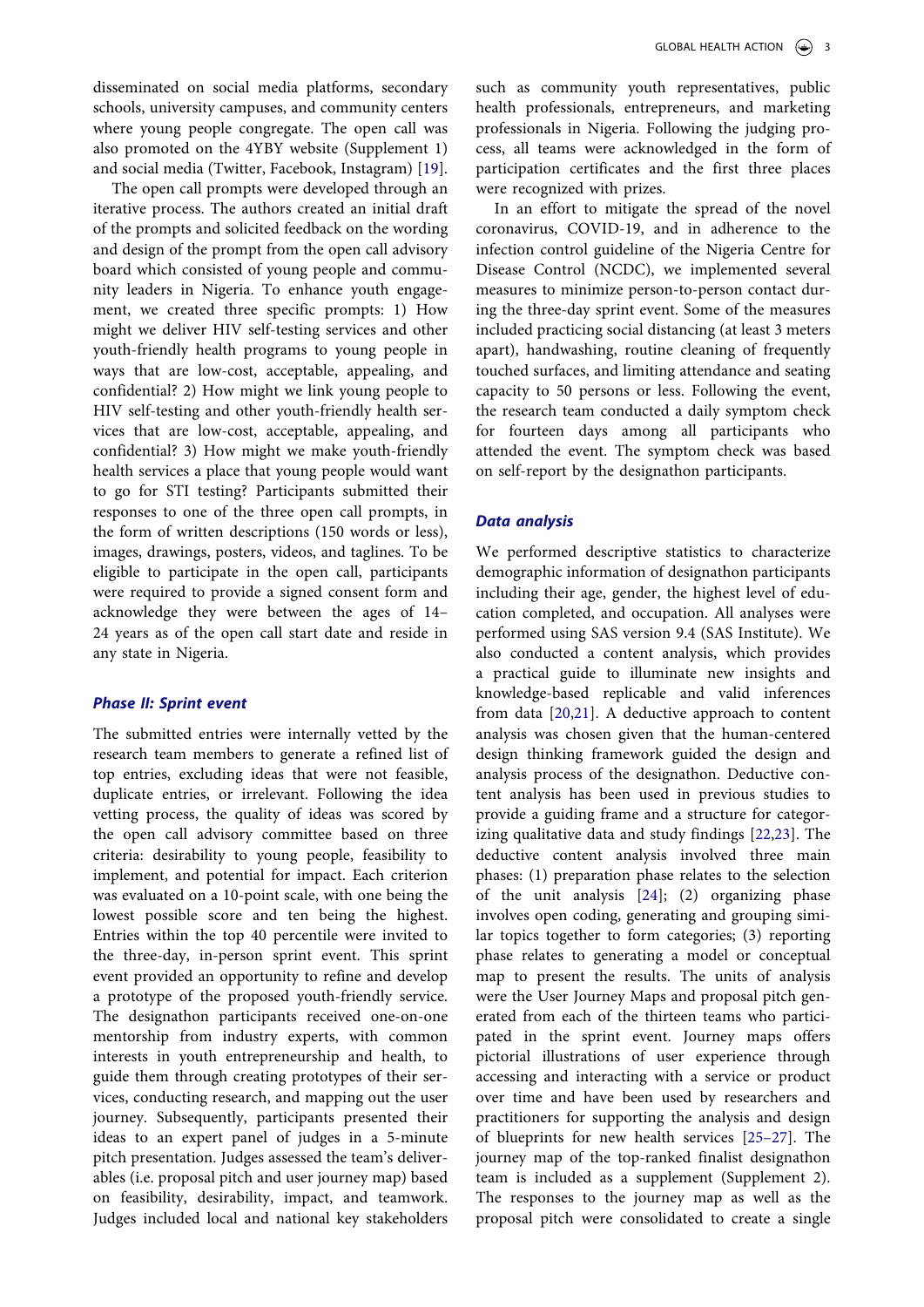transcript for each team which resulted in 13 discrete transcripts. To create an initial coding matrix, two researchers independently coded four transcripts. A coding meeting was held where both researchers discussed discrepancies and differences in coding to reach a consensus. Following the creation of the coding matrix, a content analysis of all transcripts was performed by the two researchers.

## *Ethical approval*

Ethical approval to conduct the research was received from the Nigerian Institute of Medical Research Institutional Review Board, the Saint Louis University Institutional Review Board, and the University of North Carolina Institutional Review Board.

## **Results**

#### *Participant demographics*

Nine hundred and seventy-six Nigerian youth in 248 teams applied to participate in the designathon, of which 48 were invited to join in the designathon in 13 teams ([Table 1](#page-3-0)). Eleven youth in three teams were selected as designathon finalists. The median age of designathon participants was 20 years (interquartile range 17 to 22 years), which was five years higher than the median age of the designathon applicant pool and three years higher than the selected

<span id="page-3-0"></span>

| Table 1. Socio-demographic characteristics of designathon |  |  |
|-----------------------------------------------------------|--|--|
| applicants and participants: Nigeria 2020.                |  |  |

|                                                    | <b>Designathon</b><br><b>Applicants</b><br>$(N = 976)$ | <b>Designathon</b><br><b>Applicants from</b><br>Top 40 Teams<br>$(N = 157)$ | Designathon<br><b>Participants</b><br>$(N = 48)$ |  |
|----------------------------------------------------|--------------------------------------------------------|-----------------------------------------------------------------------------|--------------------------------------------------|--|
|                                                    | n (%)                                                  | n (%)                                                                       | n (%)                                            |  |
| Age (years)                                        |                                                        |                                                                             |                                                  |  |
| Median                                             | $15(14-18)$                                            | $17(15-22)$                                                                 | $20(17-22)$                                      |  |
| (Interquartile                                     |                                                        |                                                                             |                                                  |  |
| range)                                             |                                                        |                                                                             |                                                  |  |
| Sex                                                |                                                        |                                                                             |                                                  |  |
| Female                                             | 473 (51.5)                                             | 60(41.1)                                                                    | 18 (37.5)                                        |  |
| Male                                               | 446 (48.5)                                             | 86 (58.9)                                                                   | 30 (62.5)                                        |  |
| Missing                                            | 57                                                     | 11                                                                          | 0                                                |  |
| <b>Highest Level of Education*</b>                 |                                                        |                                                                             |                                                  |  |
| Primary                                            | 132 (14.5)                                             | 21 (14.6)                                                                   | 0(0)                                             |  |
| Secondary                                          | 633 (69.3)                                             | 70 (48.6)                                                                   | 20 (45.5)                                        |  |
| Some Tertiary                                      | 44 (4.8)                                               | 19 (13.2)                                                                   | 13 (29.6)                                        |  |
| Tertiary                                           | 104 (11.4)                                             | 34 (23.6)                                                                   | 11(25)                                           |  |
| Missing                                            | 63                                                     | 13                                                                          | 4                                                |  |
| <b>Occupation</b>                                  |                                                        |                                                                             |                                                  |  |
| Employed, Self<br>Employed<br>or NYSC <sup>+</sup> | 58 (6.3)                                               | 17 (11.9)                                                                   | 4(9.3)                                           |  |
| Unemployed                                         | 23(2.5)                                                | 6(4.2)                                                                      | 1(2.3)                                           |  |
| Student                                            | 841 (91.2)                                             | 120 (83.9)                                                                  | 38 (88.4)                                        |  |
| Missing                                            | 54                                                     | 14                                                                          | 5                                                |  |

\*In Nigeria, primary education is elementary schooling for six years, which is then followed by secondary schooling for six years. Tertiary education is post-secondary schooling in which students attend universities, polytechnics, monotechnics, or colleges of education. †NYSC = National Youth Service Corps

designathon finalists. The majority of designathon participants (62.5%) and finalists (63.6%) were male, contrasting the majority of female designathon applicants (51.5%). Although 14.5% of designathon applicants reported their highest level of education as primary school, all designathon participants and finalists had at least a secondary level of education. The majority of designathon participants (88.4%) and finalists (90.0%) were students, which was consistent with the majority student designathon applicant pool (91.2%). The designathon participants resided in various states, the majority (38.5%) resided in Lagos State, followed by (23.1%) in Oyo, (15.4%) in Ondo, and (7.7%) in Abuja, Benue, and Enugu, respectively.

#### *Youth-friendly health services*

The three finalist designathon teams proposed potentially feasible, desirable, and impactful strategies to deliver youth-friendly health services, as determined by the judges [\(Table 2](#page-4-0)).

The top-ranked finalist team comprised of an allmale team of three tertiary students. Their proposed idea entailed the development of a mobile phone application that would allow youth to identify nearby youth-friendly health services. Youth could then connect to health providers using Internet-of-Things technology, a method in which multiple devices communicate with each other, using the internet, to send or obtain information. Youth will be able to order HIV self-test kits with attached sensors through the mobile phone application. When youth open the test kits, providers from a health center identified and selected by the youth will receive a notification. This notification will prompt providers to reach out to youth and link them to care. The team's use of the Internet-of-Things is an example of utilizing emerging technologies to deliver youth-friendly health services.

The second-ranked finalist team consisted of an all-female team of two tertiary students and one member of the National Youth Services Corps, a oneyear mandatory national service program for individuals who have completed their university studies. Their proposed strategy was to create mobile and stationary tents in communities to deliver youthfriendly health services. Youth who purchase health products during their visits in the tents will be followed up with by the study team to ensure the utilization of the health products and link them to care. The team's use of mobile and stationary tents is an example of a community-based model in which the intervention is delivered in communities, increasing accessibility for youth.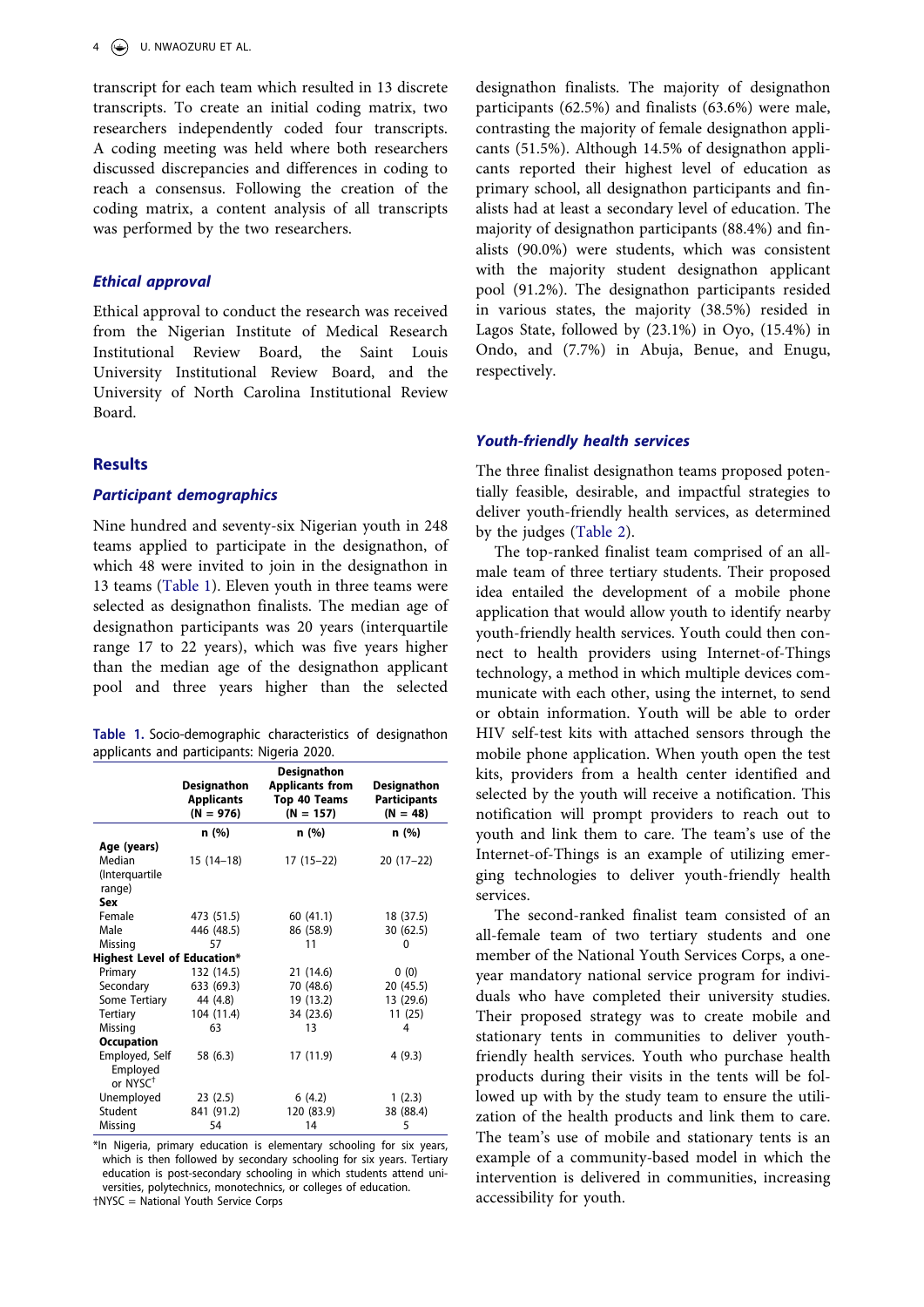<span id="page-4-0"></span>**Table 2.** Proposed strategies to develop youth-friendly health services by the three finalist teams at the designathon: Nigeria 2020.

| Team<br>Rank Name | Team Members*                              | Team<br>Location<br>(State) | Team<br>Size | Youth-Friendly Health Services Proposals                                                                                                                                                                                                                                                                                                                                                                              | Total<br>Score <sup>T</sup> |
|-------------------|--------------------------------------------|-----------------------------|--------------|-----------------------------------------------------------------------------------------------------------------------------------------------------------------------------------------------------------------------------------------------------------------------------------------------------------------------------------------------------------------------------------------------------------------------|-----------------------------|
| iDoc              | <b>Tertiary Students</b>                   | Ovo                         | 3            | Develop a mobile-friendly web app for youth to access sexual and reproductive<br>health services. Use emerging technologies, such as internet-of-things, to<br>deliver health information between youth and health providers and initiate<br>linkage to care. Youth can order HIV self-test kits with attached sensors through<br>the app, which will monitor when test kits are open and notify health<br>providers. | 158                         |
|                   | SafeTent Tertiary Students<br>NYSC Members | Lagos                       | 3            | Launch mobile and stationary tents, consisting of basic medical services and fun<br>activities, to recruit youth and deliver health services. Youth who visit these<br>tents can purchase a bag containing various health products. The study team<br>will follow-up, through phone calls or email, to see if youth who visited the<br>tents utilized any of the health products.                                     | 142                         |
| Edoro             | Secondary<br><b>Students</b>               | Lagos                       | 5            | Establish multisectoral collaborations to promote and deliver health services. The<br>study team will provide youth with health kits at schools or community health<br>fairs. The study team will also offer peer support services to encourage the use<br>of health kits and linkage to care.                                                                                                                        | 139                         |

NYSC = National Youth Service Corps

\*In Nigeria, primary education is elementary schooling for six years, which is then followed by secondary schooling for six years. Tertiary education is post-secondary schooling in which students attend universities, polytechnics, monotechnics, or colleges of education.

†Range of possible total scores was 0 to 200 points. Total score was determined by five judges who each evaluated the designathon proposals on potential desirability, impact, feasibility and teamwork. Each criterion was on a 10-point scale.

The third-ranked finalist team included four males and one female youth in secondary school. Their proposed idea was to deliver youth-friendly health services through schools and community health fairs. The team will provide kits containing health products to youth and collect their health information. They will also create peer support services through trained peer counselors to encourage youth who received health kits to utilize the products, adopt healthy behaviors and link them to care. The team also described their intent to establish collaborations with different governmental agencies and educational institutions to help promote and deliver health services. The team's plan to partner with governmental and educational groups can help make community buy-in successful, can ensure coordination of health services, and can help the recruitment of youth for the intervention.

The other ten teams at the designathon also proposed potentially feasible strategies to deliver youth-friendly services to youth (Supplement 3). One team proposed setting up an Unstructured Supplementary Service Data (USSD) code or a tollfree call center where youth can connect with representatives from a youth-friendly health center and receive health services. Four teams planned to provide youth-friendly health services through their mobile application or website, giving youth access to important resources. Two teams proposed the creation of a youth hub where young people can regularly congregate to socialize and receive health services. One team planned to conduct public health awareness campaigns to encourage youth to attend a nearby youth-friendly health center to receive care. One team proposed creating and distributing kits with multiple sexual and reproductive health products and sending enhanced reminders for follow-up. One team planned to conduct youth workshops in secondary schools, teaching students about available health resources in their communities.

Among the 13 designathon teams, we identified common themes across their proposals. One theme was the proposed development of mHealth interventions to increase uptake of health services. Teams recognized the expanding use of mobile phones among youth and the opportunity for youth to seek health services through mobile devices. Another theme was the provision of peer support to encourage the adoption of healthy behaviors. Youth teams at the designathon recognized the influence of peer support as a potential HIV prevention strategy. A third theme was the utilization of different institutions and media outlets to promote youth-friendly health services. Teams recognized that multi-sectoral collaborations allow stakeholders to be included in the development and sustainability of youth-friendly health services.

#### *Follow-up activities*

Following the completion of the sprint event, the ideas generated informed the refinement of a youthfriendly HIV self-testing intervention delivery to be evaluated in an RCT (ClinicalTrials.gov **Identifier**: NCT04710784). In addition, two of the secondary schools that participated in the designathon open call expressed interest in implementing youth-led health clubs within their institutions to increase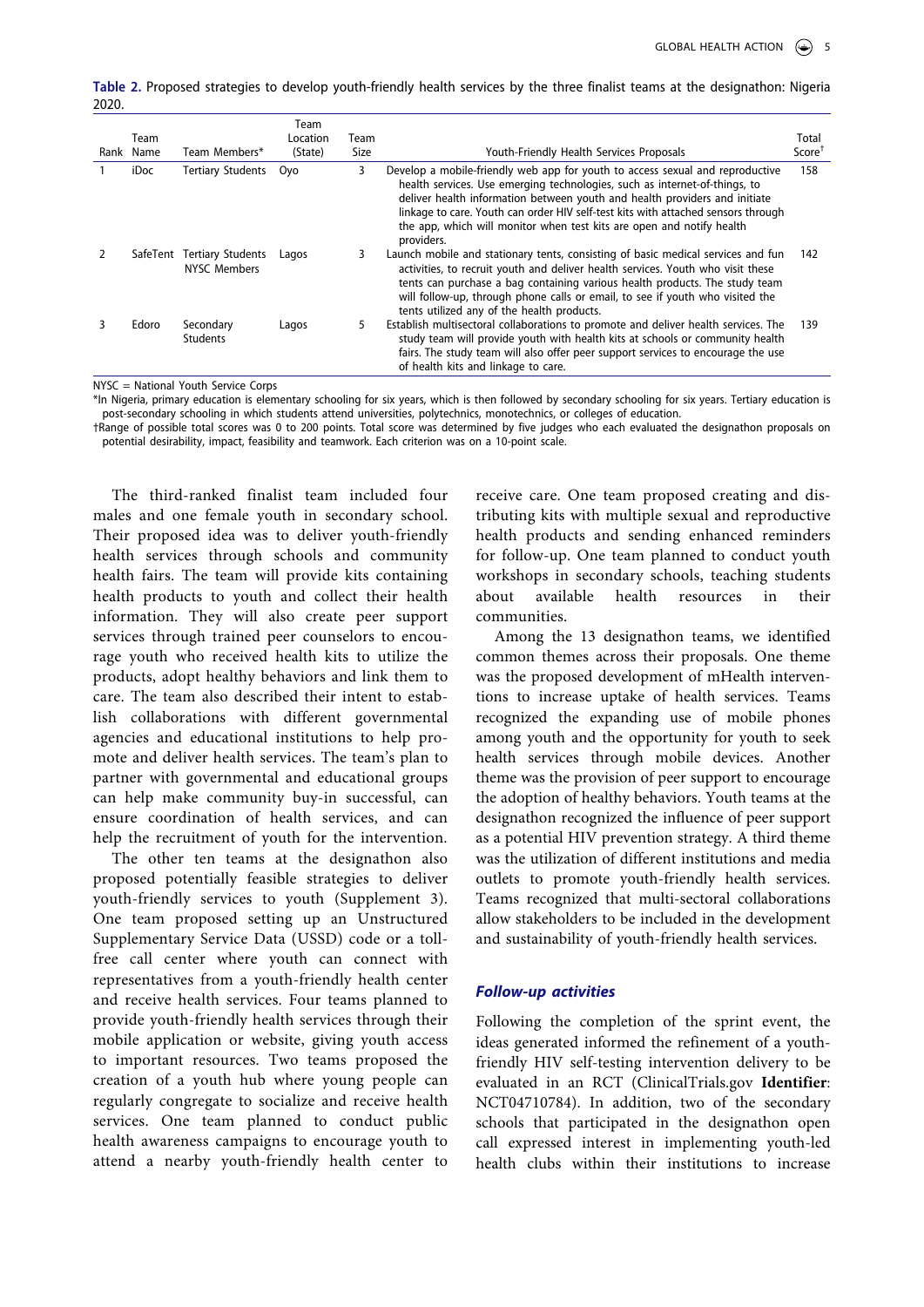knowledge and awareness about HIV and HIV selftesting.

## **Discussion**

Our designathon provided a rich set of participatory activities to facilitate meaningful youth engagement, helping to tailor youth-friendly health services. Fortyeight young people across Nigeria, comprised of thirteen unique teams, generated diverse and creative strategies to enhance youth-friendly health services. The designathon was useful in generating innovative ideas and contributes to the limited literature on the use of crowdsourcing approaches for health innovation for young people in sub-Saharan Africa [[16,](#page-7-15)[28](#page-8-1),[29\]](#page-8-2). We extend the literature by focusing the designathon on tailoring of youth health services for Nigerian youth and the implementation of the sprint event during the COVID-19 pandemic social gathering restrictions.

<span id="page-5-0"></span>We found that the youth teams were able to develop solutions that were highly ranked among independent external reviewers. These findings are consistent with previous designathons where highquality proposals and ideas emerged at the end of the event [\[30](#page-8-3)]. However, designathons and similar events may not have ideas translated into programs or research studies. Our research team will be working with the finalist teams to incorporate elements of their solutions as part of a pragmatic clinical trial. Specifically, these elements would constitute the intervention that seeks to promote the uptake of HIV self-testing and linkage to youth-friendly health services for HIV care and preventive services among Nigerian youth.

<span id="page-5-1"></span>Our findings also show high participation and engagement among students. Over 90% of the designathon open call entries and finalists were students in either universities or secondary schools. Students from a wide range of academic backgrounds, age groups, and disciplines played a pivotal role in the designathon activities. This is consistent with other designathon literature that has successfully engaged a diverse group of students to create innovative health solutions [[30,](#page-8-3)[31](#page-8-4)]. This finding also suggests that schools and universities may be a key partner for institutionalizing designathons within some communities. The creation of school-based clubs could help to sustain this approach over time and build capacity for subsequent youth-friendly service projects. Schools and universities may be a good platform to organize designathons to tailor health services.

We observed a large number of boys and men as designathon applicants, participants, and finalists. Although the designathon ideas were not gender-

<span id="page-5-2"></span>specific the high percentage of boys and young men (48.5%) in the development of HIV services using this participatory approach is noteworthy. While previous literature shows low male involvement in the delivery and uptake of HIV preventive and care services [[32–34](#page-8-5)], this designathon underscores the capabilities of young men to develop promising proposals for youth-friendly health services. This participatory approach is comparable to other open challenge contests that have been successful in engaging men in developing interventions to promote health care utilization [[35\]](#page-8-6). Designathons may provide an enabling environment for male participation in the development of youth-friendly health services.

<span id="page-5-4"></span><span id="page-5-3"></span>Our data demonstrate that designathons can be implemented with COVID-19 precaution measures in place. This is consistent with other hackathons that were successfully implemented during the COVID-19 pandemic [\[36](#page-8-7),[37](#page-8-8)]. In contrast to our designathon, these events were conducted virtually [\[36,](#page-8-7)[37](#page-8-8)]. Our designathon was implemented immediately prior to the COVID-19 outbreak in Nigeria. Enactment of measures to prevent the spread of COVID-19 in Nigeria included the ban on gatherings of more than 50 people. In accordance with directives, the designathon was executed utilizing multiple halls at the Nigerian Institute of Medical Research (NIMR) to ensure that less than 20 individuals were present in each room at all times. This process ultimately provides evidence on the feasibility of in-person designathons during restrictive social gathering scenarios presented by the COVID-19 pandemic. Given that the designathon involves a small number of individuals and the availability of the spaces at NIMR, it was possible for the designathon components to be achieved with minimal modifications to ensure the safety of the participants and staff. However, it is important to note that it would not be possible to execute a designathon during a total lockdown, given the restriction on any form of in-person gatherings.

<span id="page-5-5"></span>Our process has some limitations. First, the findings reported here are based on the activities and outcomes of this specific designathon, and although we believe that features and lessons learned may be useful for other similar events, readers need to consider the context of this open call in assessing the extent of its transferability to different situations [\[38](#page-8-9)]. Second, there was no longitudinal follow up performed among the designathon participants, beyond the top three teams. Therefore, we cannot ascertain if the solutions proposed by the teams were tested or developed beyond the designathon period. In terms of research, a more rigorous evaluation of ideas created in designathons is needed. Third, participants for the designathon were recruited through promotions online, and in-person announcements and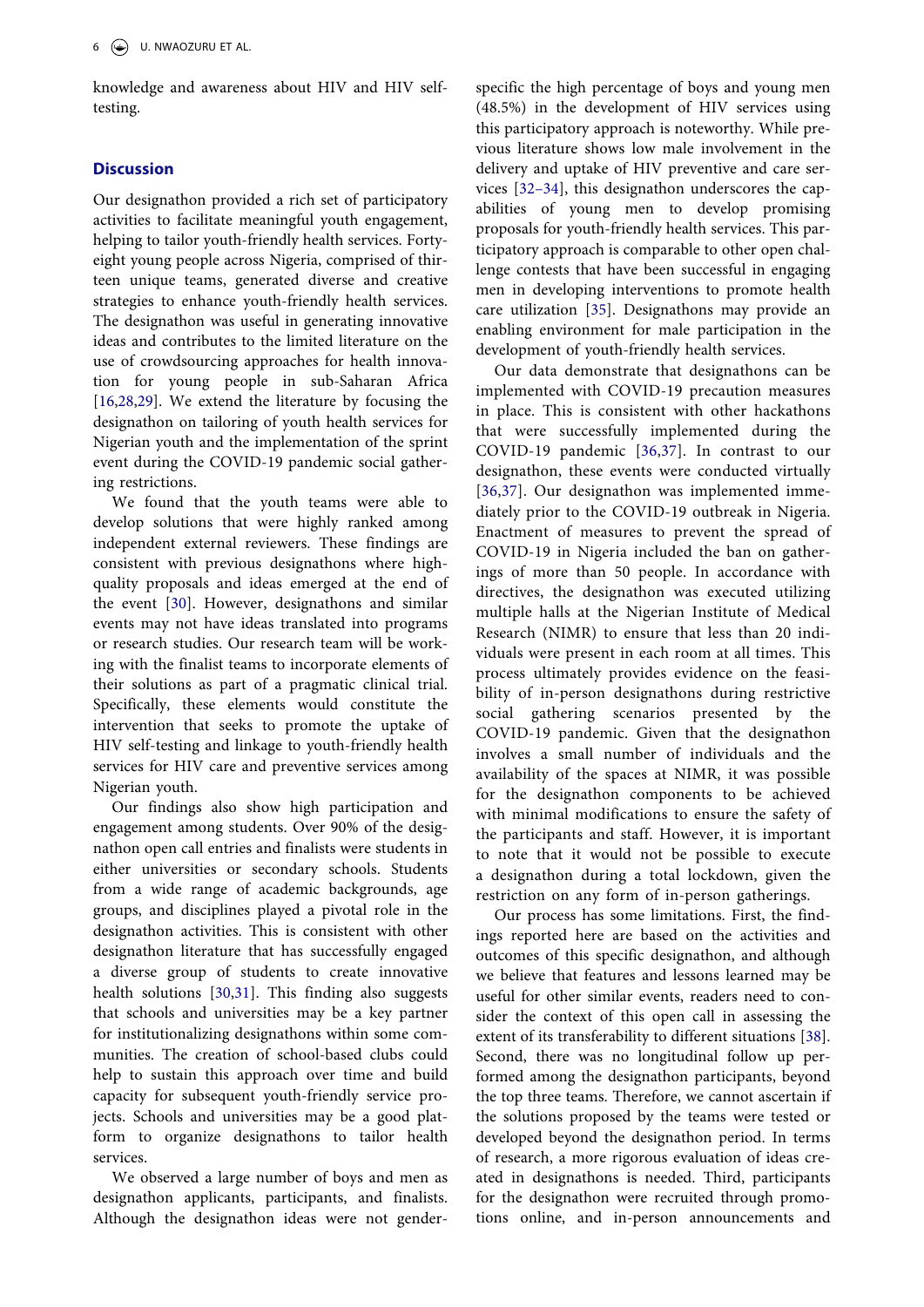posters in schools and community-centers. Therefore, our reach is limited to young people who have access to these locations. For future designathons, we will be making concerted efforts to utilize recruitment strategies that allow us to reach out young people in nonformal settings and in more rural settings. In addition, it would be important to consider youth with disabilities and other marginalized subsets of youth. More community engagement with these subsets of youth (and their inclusion on steering committees, judging groups) could help in future open calls to make this process more inclusive. Finally, the designathon is capital and time-intensive, which can pose a challenge in resource-limited settings. To minimize costs, we leveraged local resources, such as the Nigerian implementing team comprising of staff from the Nigerian Institute of Medical Research, and volunteers [[30\]](#page-8-3).

#### *Implications*

This designathon has important implications for public health research and policy. First, evidence from this process can inform the active engagement of young people to generate solutions to issues that affect them. Particularly, the potential of academic institutions as a hub to foster youth co-creation and innovation in all sectors in Nigeria, beyond health. Second, the designathon offers insights on the role of stakeholder engagement in the successful implementation of the designathon, even in unconventional contexts such as social gathering restrictions with the COVID-19 pandemic. Third, it can inform the creation of sustainable youth-friendly service models in Nigeria, as the proposed solutions are developed by young people who are the end-users of the service. The findings further suggest the need for longitudinal follow-up after the designathon to evaluate the impact and sustainability of proposed interventions. In addition, further research is needed to evaluate the processes and outcomes of the designathons, and to optimize the methods for implementation science, which seeks to increase the translation of evidence-based interventions to real-world settings.

## **Conclusions**

Against the backdrop of promoting linkage to care and preventive services among young people through the creation of youth-friendly health services, a designathon provided the necessary catalyst to spur innovative solutions among Nigerian youth. This designathon provides evidence to shape the delivery and implementation of youth-friendly health services among Nigerian youth. Despite the successes of the 4YBY designathons [\[30](#page-8-3)], designathons in

Nigeria is a nascent concept, and there remains substantial room for innovation and improvement to foster the translation of ideas generated to reality. To this end, the 4YBY research team will be incorporating components of the solutions generated from the designathon in a randomized controlled trial that seeks to promote the uptake of HIV self-testing and linkage to youth-friendly health services for HIV care and preventive services among Nigerian youth. Findings from this study will expand the body of work on the continuity and sustainability of solutions generated from time-bounded co-creation events, such as designathons.

## **Abbreviations**

4YBY: The 4 Youth By Youth HIV: Human Immunodeficiency Virus IQR: Interquartile Range NYSC: National Youth Service Corps STI: Sexually transmitted infections USSD: Unstructured Supplementary Service Data

## **Acknowledgments**

We would like to thank the ITEST team, the Nigerian Institute of Medical Research staff, 4 Youth by Youth, Youth Ambassadors, and other groups that helped to organize the challenge. We would like to thank the program officers and members of the Prevention and Treatment through a Comprehensive Care Continuum for HIVaffected Adolescents in Resource-Constrained Settings (PATC3H) Consortium.

## **Author contributions**

*Nwaozuru, Tahlil, and Obiezu-Umeh* served as coauthors and contributed equally to the manuscript. Study concept and design: Tucker, Iwelunmor, Ezechi Acquisition of data: Obiezu-Umeh, Gbajabiamila, Nwaozuru Analysis and interpretation of data: Tahlil Drafting of the manuscript: Nwaozuru, Tahlil, Obiezu-Umeh Critical revision of the manuscript for important intellectual content: All authors Obtained funding: Iwelunmor, Tucker and Ezechi Statistical analysis: Tahlil Administrative, technical, or material support: Gbajabiamila, Obiezu-Umeh Supervision: Tucker, Iwelunmor, Ezechi

## **Disclosure statement**

The authors report no conflicts of interest.

#### **Ethics approval and consent to participate**

This study adhered to all the standards of ethical conduct of research with human subjects. All participants voluntarily agreed to participate and provided an informed consent. Ethical approval to conduct the research was received from the Nigerian Institute of Medical Research Institutional Review Board, the Saint Louis University Institutional Review Board, and the University of North Carolina Institutional Review Board.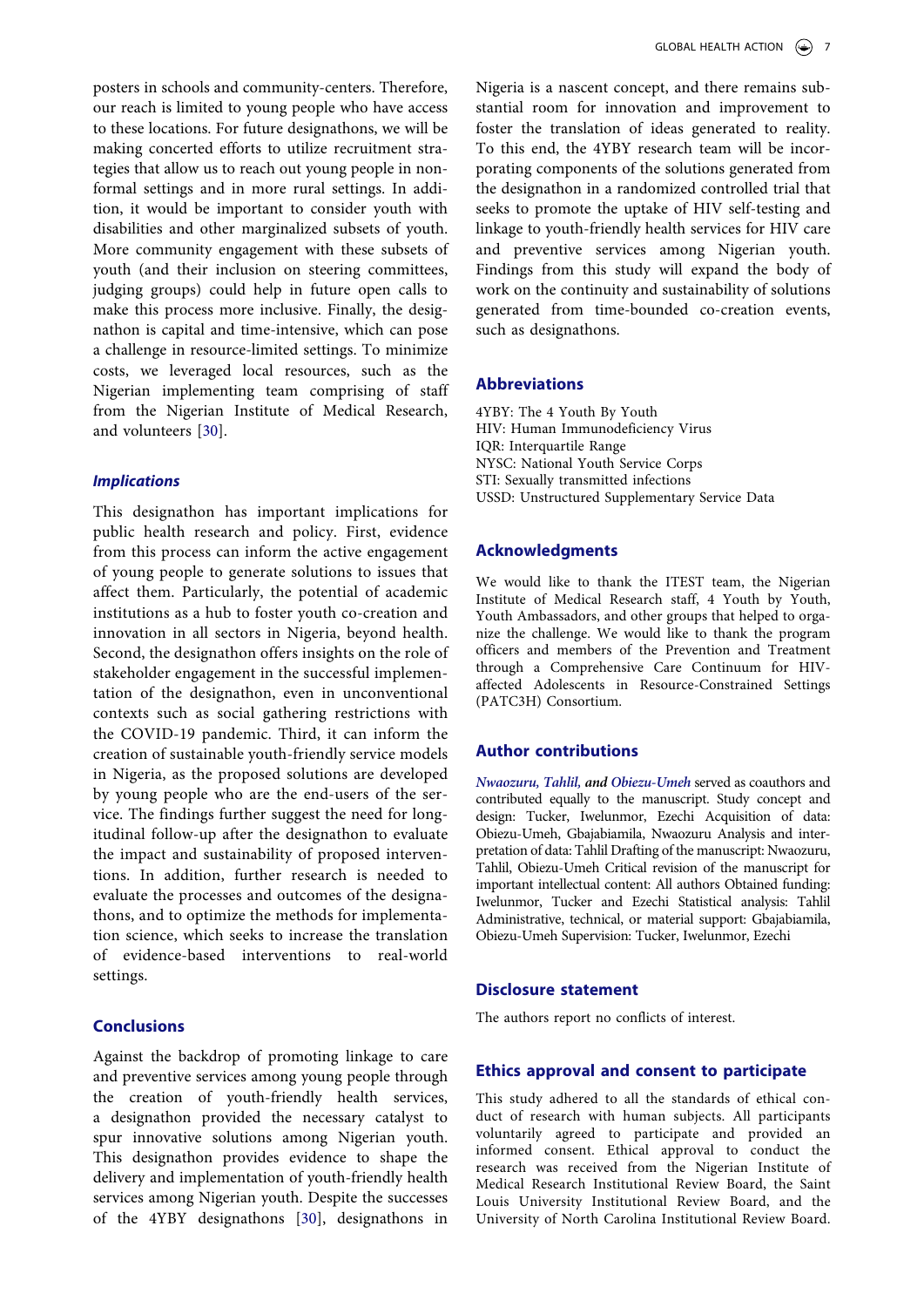## **Funding information**

This work was funded by the Eunice Kennedy Shriver National Institute of Child Health and Human Development (NICHD) Grant number: UG3HD096929 and NIAID K24AI143471. Conserve was supported by grant #R00MH110343 and the HIV Dissemination Science Training Program for Underrepresented Investigators grant #R25MH080665 from the National Institutes of Mental Health;National Institutes of Health [1UG3HD096929]; National Institutes of Health [1UG3HD096929];National Institutes of Health [1UG3HD096929];

#### **Paper context**

Young people in low- and middle-income countries including Nigeria are often neglected in designing youth-friendly health services, especially HIV testing and preventive services. Participatory approaches such crowdsourcing has the potential to address this gap by engaging young people to co-create strategies to increase the uptake of youth-friendly health services.

#### **Role of funder/ sponsor**

The funders had no role in the design and conduct of the study; collection, management, analysis, and interpretation of the data. The funders were informed in the review and approval of the manuscript.

## **ORCID**

Ucheoma Nwaozuru D http://orcid.org/0000-0002-0680-0928

Chisom Obiezu-Umeh http://orcid.org/0000-0003-3881- 9313

Weiming Tang D http://orcid.org/0000-0002-9026-707X

## **References**

- <span id="page-7-0"></span>[1] Ruria EC, Masaba R, Kose J, et al. Optimizing linkage to care and initiation and retention on treatment of adolescents with newly diagnosed HIV infection. AIDS. [2017;](#page-0-5)31:S253.
- <span id="page-7-1"></span>[2] Organization WH. Adolescent friendly health services: an agenda for change. In: World Health Organization. [2003](#page-0-6).
- <span id="page-7-2"></span>[3] Organization WH. Making health services adolescent friendly: developing national quality standards for adolescent friendly health services. [2012](#page-0-6).
- <span id="page-7-3"></span>[4] Tylee A, Haller DM, Graham T, et al. Youth-friendly primary-care services: how are we doing and what more needs to be done? Lancet. [2007;](#page-0-7)369:1565–1573.
- <span id="page-7-4"></span>[5] Musheke M, Ntalasha H, Gari S, et al. A systematic review of qualitative findings on factors enabling and deterring uptake of HIV testing in Sub-Saharan Africa. BMC Public Health. [2013](#page-0-7);13:220.
- <span id="page-7-5"></span>[6] FMOH FMoH. National strategic framework on the health & development of adolescents & young people in Nigeria (2007–2011) [2007.](#page-0-8) Available from: [https://](https://www.prb.org/wp-content/uploads/2018/05/National-Strategic-Framework-on-the-Health-and-Development-of-Adolescents-and-Young-People-in-Nigeria-2007-2011.pdf)  [www.prb.org/wp-content/uploads/2018/05/National-](https://www.prb.org/wp-content/uploads/2018/05/National-Strategic-Framework-on-the-Health-and-Development-of-Adolescents-and-Young-People-in-Nigeria-2007-2011.pdf)[Strategic-Framework-on-the-Health-and-](https://www.prb.org/wp-content/uploads/2018/05/National-Strategic-Framework-on-the-Health-and-Development-of-Adolescents-and-Young-People-in-Nigeria-2007-2011.pdf)[Development-of-Adolescents-and-Young-People-in-](https://www.prb.org/wp-content/uploads/2018/05/National-Strategic-Framework-on-the-Health-and-Development-of-Adolescents-and-Young-People-in-Nigeria-2007-2011.pdf)[Nigeria-2007-2011.pdf.](https://www.prb.org/wp-content/uploads/2018/05/National-Strategic-Framework-on-the-Health-and-Development-of-Adolescents-and-Young-People-in-Nigeria-2007-2011.pdf)
- <span id="page-7-6"></span>[7] Oginni AB, Adebajo SB, Ahonsi BA. Trends and determinants of comprehensive knowledge of HIV among adolescents and young adults in Nigeria: 2003-2013. Afr J Reprod Health. [2017;](#page-1-1)21:26–34.
- <span id="page-7-7"></span>[8] Dulli L, Ridgeway K, Packer C, et al. A social media– based support group for youth living with HIV in Nigeria (SMART Connections): randomized controlled trial. J Med Internet Res. [2020;](#page-1-2)22:e18343.
- <span id="page-7-8"></span>[9] Auld AF, Agolory SG, Shiraishi RW, et al. Antiretroviral therapy enrollment characteristics and outcomes among HIV-infected adolescents and young adults compared with older adults—seven African countries, 2004–2013. MMWR Morb Mortal Wkly Rep. [2014](#page-1-2);63:1097.
- <span id="page-7-9"></span>[10] Odo AN, Samuel ES, Nwagu EN, et al. Sexual and reproductive health services (SRHS) for adolescents in Enugu state, Nigeria: a mixed methods approach. BMC Health Serv Res. [2018;](#page-1-3)18:92.
- <span id="page-7-10"></span>[11] Nmadu AG, Mohamed S, Usman NO. Adolescents' utilization of reproductive health services in Kaduna, Nigeria: the role of stigma. Vulnerable Children and Youth Studies. [2020:](#page-1-3) 1–11
- <span id="page-7-11"></span>[12] Guidelines on HIV self-testing and partner notification: supplement to consolidated guidelines on hiv testing services Geneva: world Health Organization; [2016](#page-1-4) [cited 2019 Jul 23]. Available from: [https://](https://www.ncbi.nlm.nih.gov/books/NBK401675/) [www.ncbi.nlm.nih.gov/books/NBK401675/.](https://www.ncbi.nlm.nih.gov/books/NBK401675/)
- <span id="page-7-12"></span>[13] Asuquo S, Tahlil K, Muessig KE, et al., editors. Youth engagement in HIV prevention intervention research in sub-saharan Africa: a scoping review. APHA's 2020 VIRTUAL Annual Meeting and Expo (Oct 24-28); [2020:](#page-1-5) American Public Health Association.
- <span id="page-7-13"></span>[14] Tucker JD, Tang W, Li H, et al. Crowdsourcing designathon: a new model for multisectoral collaboration. BMJ Innovations. [2018;](#page-1-6)4:46–50.
- <span id="page-7-14"></span>[15] Artiles JA, Wallace DR, Borrowing from hackathons: overnight designathons as a template for creative idea hubs in the space of hands-on learning, digital learning, and systems re-thinking. WEEF, Cartagena. [2013](#page-1-6);
- <span id="page-7-15"></span>[16] Iwelunmor J, Ezechi O, Obiezu-Umeh C, et al. The 4 youth by youth HIV self-testing crowdsourcing contest: a qualitative evaluation. Plos One. [2020;](#page-1-7)15: e0233698.
- <span id="page-7-16"></span>[17] Brown T. Design thinking. Harv Bus Rev. [2008.](#page-1-8)
- <span id="page-7-17"></span>[18] Organization WH, UNICEF. Crowdsourcing in health and health research: a practical guide. World Health Organization; [2018.](#page-1-9)
- <span id="page-7-18"></span>[19] 4YBY. 4 youth by youth [2020](#page-2-0). Available from: [https://](https://4yby.org/) [4yby.org/.](https://4yby.org/)
- <span id="page-7-19"></span>[20] Krippendorff K. Content analysis: An introduction to its methodology. Sage; [2004](#page-2-1).
- <span id="page-7-20"></span>[21] Erlingsson C, Brysiewicz P. A hands-on guide to doing content analysis. Afr J Emergency Med. [2017;](#page-2-1)7:93–99.
- <span id="page-7-21"></span>[22] Mpinganjira S, Tchereni T, Gunda A, et al. Factors associated with loss-to-follow-up of HIV-positive mothers and their infants enrolled in HIV care clinic: a qualitative study. BMC Public Health. [2020](#page-2-2);20:1–10.
- <span id="page-7-22"></span>[23] Houston E, Osborn A, Lyons T, et al., Exploring perceived social support from peer facilitators in an HIV treatment adherence intervention for African American patients: a content analysis of participant perspectives. [2015;](#page-2-2)Journal of Community & Applied Social Psychology. 25:487–501.
- <span id="page-7-23"></span>[24] Elo S, Kyngäs H. The qualitative content analysis process. J Adv Nurs. [2008](#page-2-3);62:107–115. Epub 2008/ 03/21. PubMed PMID: 18352969.